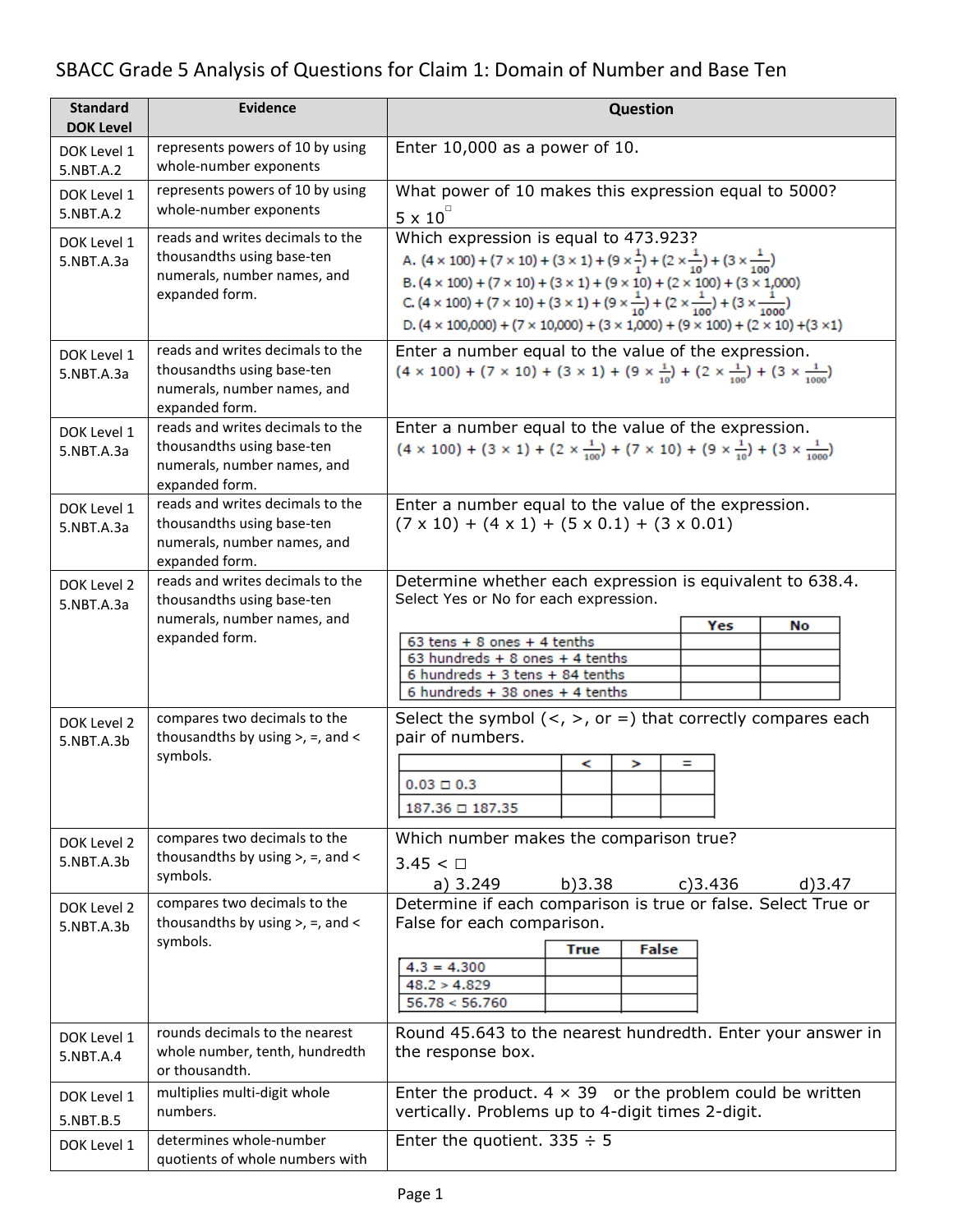| 5.NBT.B.6   | up to four-digit dividends and two-<br>digit divisors using strategies | 0r<br>Enter the quotient.                       |
|-------------|------------------------------------------------------------------------|-------------------------------------------------|
|             | based on place value, the<br>properties of operations, and/or          | 25)3375                                         |
|             | the relationship between                                               |                                                 |
|             | multiplication and division.                                           |                                                 |
| DOK Level 1 | determines whole-number                                                | Which equation has the same unknown value as    |
| 5.NBT.B.6   | quotients of whole numbers with<br>up to four-digit dividends and two- | $228 \div 12 = \square$ ?                       |
|             | digit divisors using strategies<br>based on place value, the           | A. 228 $\times$ $\Box$ = 12                     |
|             | properties of operations, and/or<br>the relationship between           | B. $12 \times \square$ = 228                    |
|             | multiplication and division.                                           | C. $\Box \div 12 = 228$                         |
|             |                                                                        | D. $\Box \div 228 = 12$                         |
| DOK Level 2 | determines whole-number                                                | Enter the unknown value in the equation.        |
| 5.NBT.B     | quotients of whole numbers with<br>up to four-digit dividends and two- | $345 \div \Box = 69$                            |
|             | digit divisors using strategies                                        |                                                 |
|             | based on place value, the                                              |                                                 |
|             | properties of operations, and/or                                       |                                                 |
|             | the relationship between<br>multiplication and division.               |                                                 |
| DOK Level 1 | adds, subtracts, multiplies, and                                       | Enter the sum.<br>$16 + 5.67 + 8.3 =$           |
| 5.NBT.B.7   | divides decimals to the                                                |                                                 |
|             | hundredths using concrete models                                       | Or                                              |
|             | or drawings and strategies based<br>on place value, properties of      | Enter the difference.<br>$20.50 - 3.65 =$       |
|             | operations, and/or the                                                 | Or                                              |
|             | relationship between addition and                                      | Enter the product.<br>$7.86 \times 3 =$         |
|             | subtraction.                                                           |                                                 |
| DOK Level 1 | adds, subtracts, multiplies, and                                       | Which expression is equal to $16.25 \div 2.5$ ? |
| 5.NBT.B.7   | divides decimals to the<br>hundredths using concrete models            |                                                 |
|             | or drawings and strategies based                                       | A. $1.625 \div 25$<br>B. $16.25 \div 25$        |
|             | on place value, properties of                                          | C. $162.5 \div 25$                              |
|             | operations, and/or the                                                 | D. $1625 \div 25$                               |
|             | relationship between addition and<br>subtraction.                      |                                                 |

There are several problems below. Select the problem(s) whose solution is 225. Choose **all** that apply.

|                      | $15 \times 15 =$             |                              | $2700 \div 12 =$ |               |
|----------------------|------------------------------|------------------------------|------------------|---------------|
| $\bigcup_{\text{B}}$ | $4550 \div 25 =$             | $\bigcup_{\mathsf{F}}$       | $25 \times 5 =$  |               |
| $\sum_{c}$           | $2250 \div 10=$              | $\bigcup_{\mathsf{F}}$       | $35 \times 15 =$ |               |
|                      | Standard(s) 5.NBT.5, 5.NBT.6 | Mathematical Practices: 1, 6 | DOK <sub>1</sub> | Difficulty: M |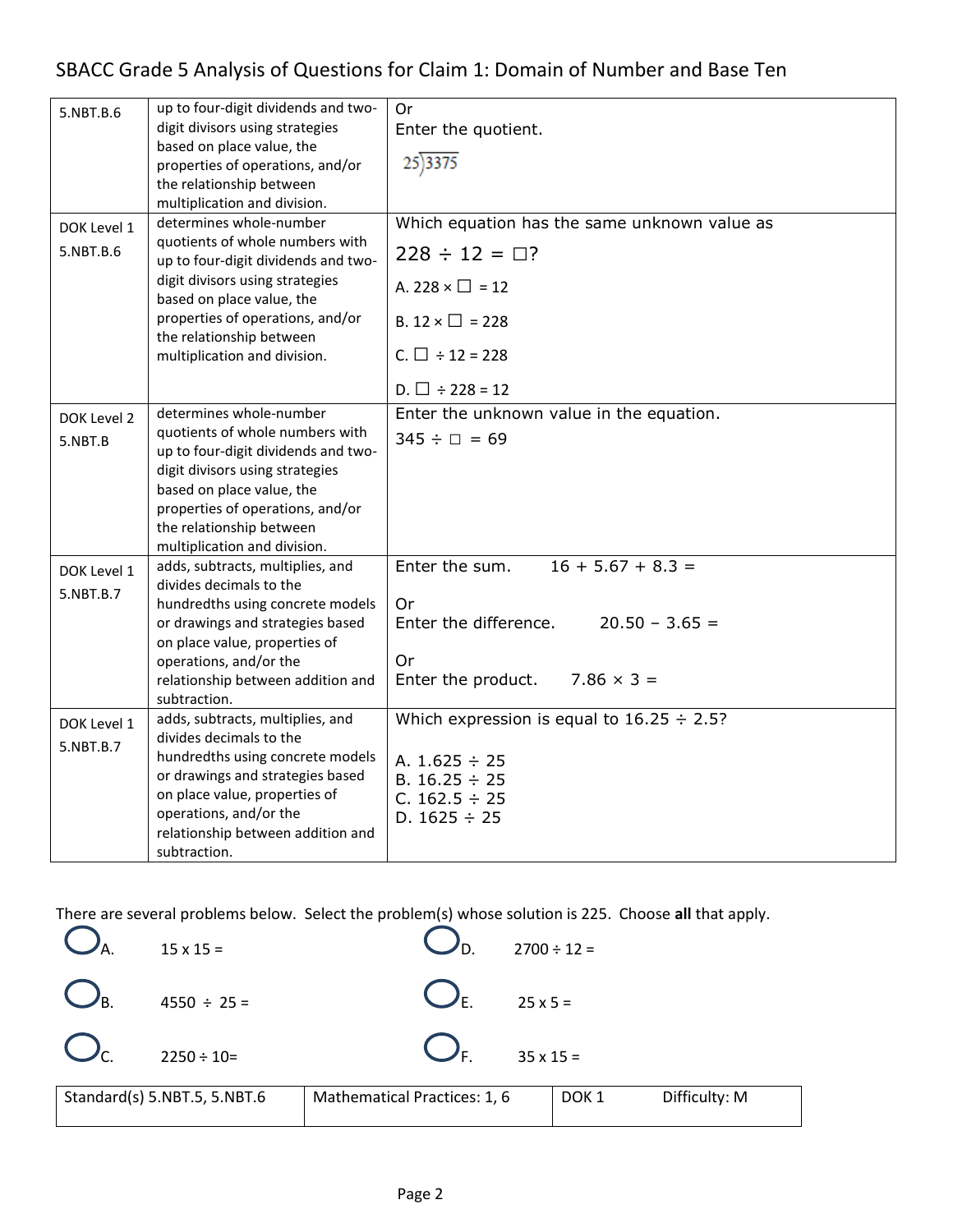## SBACC Grade 5 Analysis of Questions for Claim 2-4 Domain of Number and Base Ten

Claim 3:

1. Freemont Elementary School has won a writing contest. The school is taking a field trip to a museum. There is an average of 145 students in each grade. Each grade has 5 teachers and there are 6 grades at the school.

The  $5<sup>th</sup>$  grade class has to order the busses. Each bus holds a maximum of 42 people. Students and teachers need to have a seat on the bus. The class has determined they need 21 busses. One student is arguing with this value.

Part A. Identify the statement in Scott's argument that has incorrect reasoning or inaccurate calculations.

| 1. Scott says that 21 buses are not enough.                                        | $\bigcap$ True $\bigcap$ False |
|------------------------------------------------------------------------------------|--------------------------------|
| 2. He argues 21 buses will hold a maximum of 882. $\bigcirc$ True $\bigcirc$ False |                                |
| 3. The class needs space for 870 people.                                           | $\bigcap$ True $\bigcap$ False |
| 4. The school needs to order 22 buses.                                             | $\bigcap$ True $\bigcap$ False |

**Part B**. What is the total number of people that are taking this trip?

2. Nina says, "If you multiply a 2-digit number and a 1-digit number, you get a 3-digit number."

Enter numbers in the table to give one example of when Nina's claim is true, and another example that shows her claim is not always true.

| <b>Example of when -</b>        | $2$ -digit $\vert$ 1-digit<br>number | number | 3-diait<br>product |
|---------------------------------|--------------------------------------|--------|--------------------|
| Nina's claim is true            |                                      |        |                    |
| Nina's claim is <b>not</b> true |                                      |        |                    |

3. Gil and Nina are comparing the number 3 and 12.

Gil says, "12 is 9 more than 3."

Nina Says, "12 is 4 times more than 3."

What is true about Gil and Nina's statements?

- a. Nina is correct and Gil is not. You should multiply to compare the numbers.
- b. Gil is correct and Nina is not. You should add to compare the numbers.
- c. They are both correct. They just compared using different operations.
- d. Neither one is correct. You have to compare like this? 12 > 3.
- 4. 32 x 45 is greater than both 32 and 45. When is a x b between a and b? Select **all** that apply.
	- a. When  $a > 1$  and  $b > 1$
	- b. When  $a < 1$  and  $b > 1$
	- c. When  $b < 1$  and  $a > 1$
	- d. When  $a < 1$  and  $b < 1$